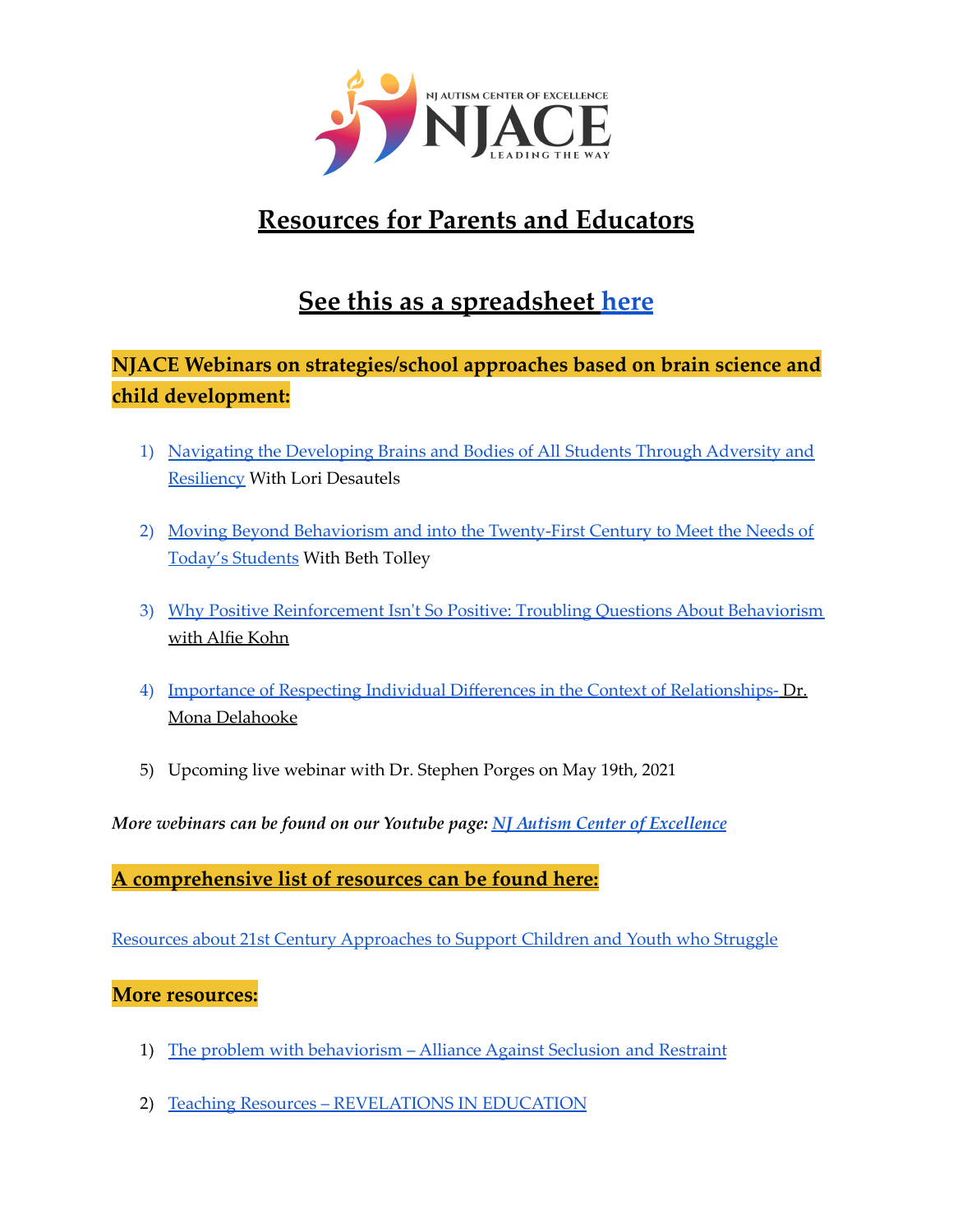

- 3) Reducing Anxiety Among Those with Autism [Spectrum](https://www.psychologytoday.com/us/blog/psyched/202004/reducing-anxiety-among-those-autism-spectrum-disorder) Disorder (Dr. Corinne Catalano and Dr. Eileen McKeating of Montclair State University)
- 4) Building Resilience- Harvard Center for the [Developing](https://developingchild.harvard.edu/science/key-concepts/resilience/) Child
- 5) ABA: A [research](https://a4aontario.com/wp-content/uploads/2020/12/ABA-Research-Review-2020.pdf) review
- 6) Training by [Repetition](https://www.cmu.edu/news/stories/archives/2015/october/repetition-and-autism.html) Actually Prevents Learning for Those With Autism
- 7) Authentic [Strength-Based](https://autismspectrumnews.org/authentic-strength-based-practice-can-neurotypical-professionals-make-a-paradigm-shift/) Practice: Can Neurotypical Professionals Make a Paradigm [Shift?](https://autismspectrumnews.org/authentic-strength-based-practice-can-neurotypical-professionals-make-a-paradigm-shift/)
- 8) Freedom of Choice: Why Special Education Programs Should be [Transparent](https://monadelahooke.com/freedom-choice-special-education-programs-transparent-approaches/) About their Approaches - Mona Delahooke, Ph.D. - Pediatric [Psychologist](https://monadelahooke.com/freedom-choice-special-education-programs-transparent-approaches/) - California
- 9) Teaching autistic students who [demonstrate](https://www.altogetherautism.org.nz/teaching-autistic-students-demonstrate-challenging-behaviours-school-pre-school/) 'challenging behaviours' at school or [pre-school](https://www.altogetherautism.org.nz/teaching-autistic-students-demonstrate-challenging-behaviours-school-pre-school/)
- 10) [Experiencing](https://journals.plos.org/plosone/article?id=10.1371/journal.pone.0242661) social connection: A qualitative study of mothers of nonspeaking autistic [children](https://journals.plos.org/plosone/article?id=10.1371/journal.pone.0242661)
- 11) Being versus appearing socially [uninterested:](https://www.cambridge.org/core/journals/behavioral-and-brain-sciences/article/abs/being-versus-appearing-socially-uninterested-challenging-assumptions-about-social-motivation-in-autism/4E75B5E49CC0061E65A4D78552482AF9) Challenging assumptions about social [motivation](https://www.cambridge.org/core/journals/behavioral-and-brain-sciences/article/abs/being-versus-appearing-socially-uninterested-challenging-assumptions-about-social-motivation-in-autism/4E75B5E49CC0061E65A4D78552482AF9) in autism
- 12) Slides from NJACE Preparing for College webinar with [Neurodiversity](https://www.bellevuecollege.edu/wp-content/uploads/sites/68/2021/02/Preparing-for-College-what-you-can-do-now.pdf) Navigators-Foundational Concepts of motivation, [interdependence,](https://www.bellevuecollege.edu/wp-content/uploads/sites/68/2021/02/Preparing-for-College-what-you-can-do-now.pdf) problem solving and more
- 13) Paula Kluth's Top 10 Tips for Teachers [Supporting](http://archive.brookespublishing.com/documents/kluths_top_ten_tips.pdf) Students with Autism in the Inclusive [Classroom](http://archive.brookespublishing.com/documents/kluths_top_ten_tips.pdf)
- 14) [Convention](https://inotherwordsaac.com/?fbclid=IwAR35xR0E2RI-O8mVsOtXuNMvQWiTmvoMOm4Di1-0scDCLtuXoqQKEnk50h8) on the Rights of the Child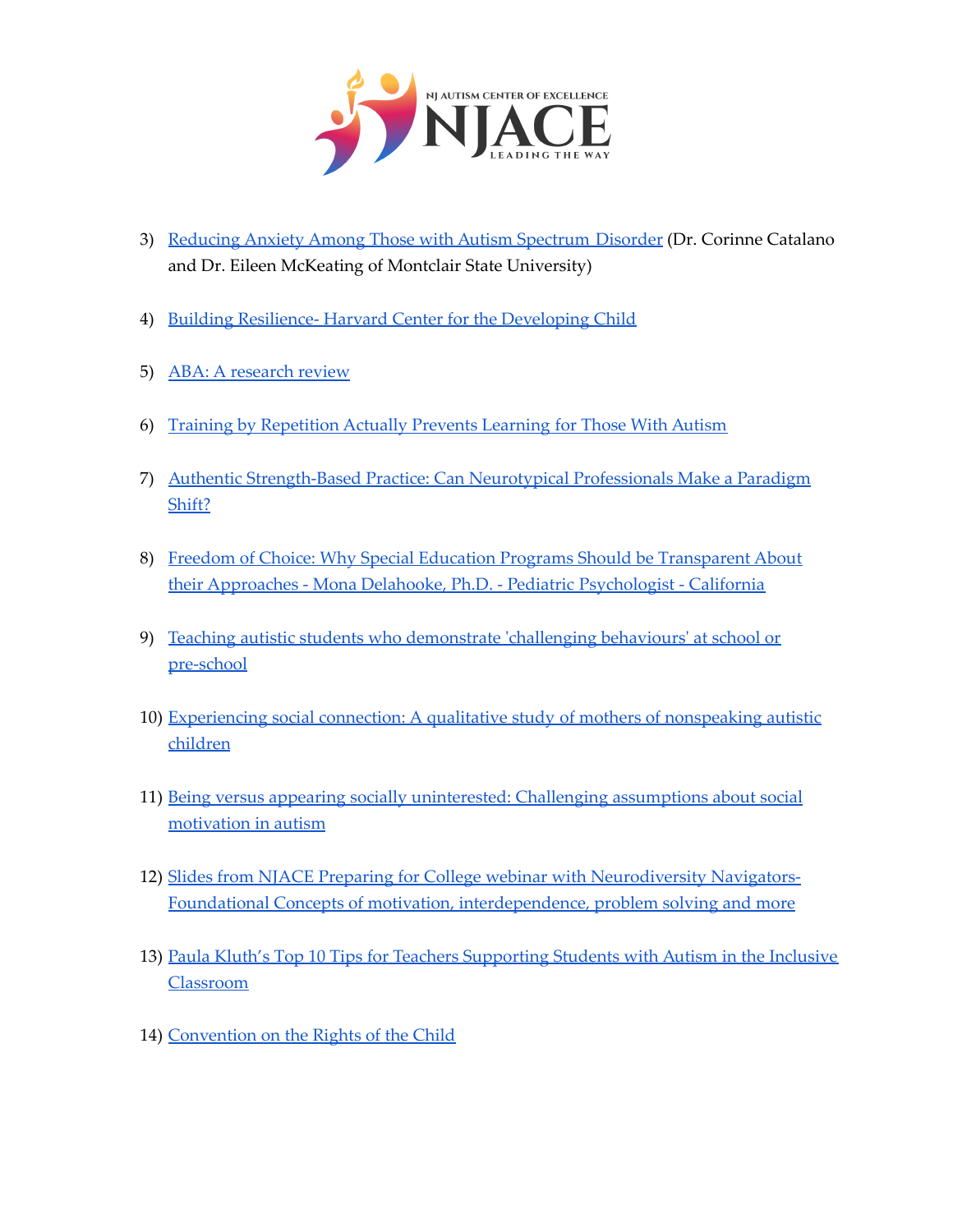

- 15) Teaching Learners with Multiple Special Needs: Living the Least [Dangerous](https://teachinglearnerswithmultipleneeds.blogspot.com/2010/06/living-least-dangerous-assumption.html) **[Assumption](https://teachinglearnerswithmultipleneeds.blogspot.com/2010/06/living-least-dangerous-assumption.html)**
- 16) Adults with autism see interests as [strengths,](https://www.sciencedaily.com/releases/2017/02/170201092629.htm?fbclid=IwAR3P7iuNSKGUK-LLr5OfSTna5Hqa_cAxtCJvalKZeNLbNol-e3xgMfqCWpk) career paths
- 17) Why, yes, we do work. Be A [Teaching](https://teachingunicorn.com/2019/11/03/why-yes-we-do-work/) Unicorn

## **Approaches/Trainings/Courses:**

- 1) Dr. Ross Greene Collaborative and Proactive Solutions (CPS) Also includes the ALSUP tool which can be done in place of FBA (functional behavioral assessment) [SCHOOLS/FACILITIES](https://www.livesinthebalance.org/educators-schools) & [PARENTS/FAMILIES](https://www.livesinthebalance.org/parents-families)
- 2) Beyond Behaviors: Effective [Neuroscience-based](https://catalog.psychotherapynetworker.org/sales/pn_c_af_001442_40_beyondbehaviors_monadelahooke-181395?fbclid=IwAR27guCsa7l17mB6YaBOEhnP7iPDt0SPfRe6yST83Zi99Nt-ZAZMbGBaLe0) Tools to Transform Childhood [Behaviors](https://catalog.psychotherapynetworker.org/sales/pn_c_af_001442_40_beyondbehaviors_monadelahooke-181395?fbclid=IwAR27guCsa7l17mB6YaBOEhnP7iPDt0SPfRe6yST83Zi99Nt-ZAZMbGBaLe0) featuring Dr.Mona Delahooke
- 3) Dr. Stephen Porges: [Courses](https://www.polyvagalinstitute.org/courses) for Parents and Practitioners
- 4) Easy ways to [understand](https://www.thebehaviorhub.com/blog) behavior & the brain (The Behavior Hub) for Parents and Practitioners
- 5) [REVELATIONS](http://revelationsineducation.com) IN EDUCATION Lori Desautels, Ph.D For Educators and Practitioners
- 6) Guiding Principles Center For Autism And Early [Childhood](https://www.montclair.edu/center-for-autism-and-early-childhood-mental-health/guiding-principles/) Mental Health -Montclair State for Educators
- 7) Anat Baniel [Method-Neuromovement](https://www.anatbanielmethod.com/parents-and-caregivers/) Parent training courses
- 8) [Self-Reg:](https://self-reg.ca) Home Trainings for parents, educators, practitioners from The Mehrit Centre, Dr. Stuart Shanker
- 9) [Profectum](https://profectum.org/training-programs/ppt/) Parent Toolbox A FREE online webcast series created just for parents and caregivers!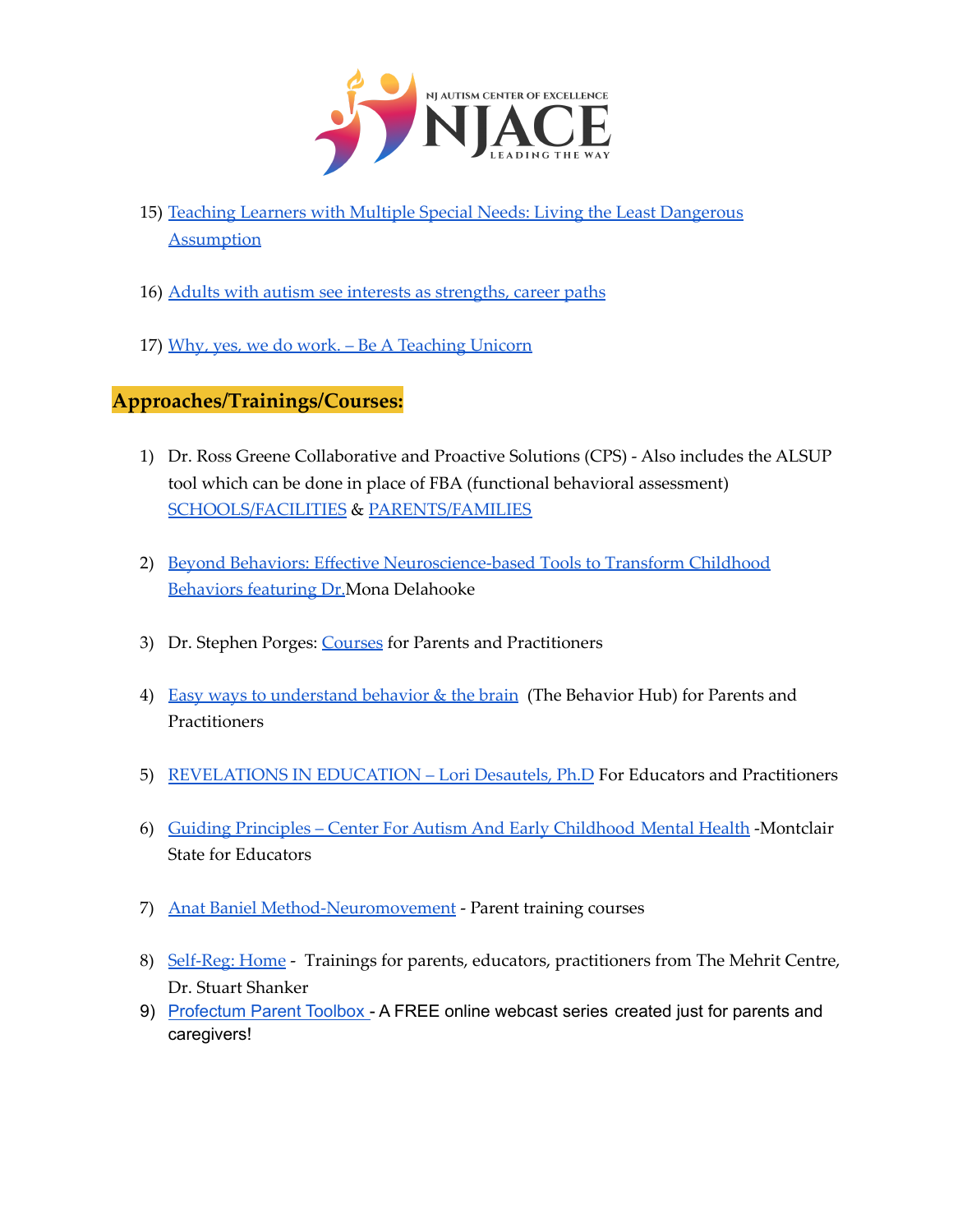

## **Infographics & Resources on Self-Regulation & Co-regulation**:

#### **"See a child differently, you see a different child" -Dr. Stuart Shanker**

1. Self-Reg [Resource](https://self-reg.ca/resource-library/) Library - Dr. Stuart Shanker of the Mehrit Centre

#### **NJACE Zoom Fatigue Webinar:**

1) The New [\(Virtual\)](https://youtu.be/Xp11THNjNpA) Normal - ASL Version

#### **Zoom fatigue/ Pandemic School Articles:**

- 1) 'Zoom fatigue' is taxing the brain. Here's why that [happens.](https://www.nationalgeographic.com/science/article/coronavirus-zoom-fatigue-is-taxing-the-brain-here-is-why-that-happens) National
- 2) Stanford [researchers](https://news.stanford.edu/2021/02/23/four-causes-zoom-fatigue-solutions/?fbclid=IwAR1xrnSFRkVH1EMEmoJobNwN0HOMy4kBQaMLpmYynnBBQxrzjStkylJkej0) identify four causes for 'Zoom fatigue' and their simple fixes
- 3) Is This a Lost [School](https://www.understood.org/en/family/managing-everyday-challenges/lost-school-year-without-learning-loss) Year?

### **Resources on Communication and Assistive Technology:**

#### **Communication:**

NJACE Webinar:

Marge Blanc: Making Sense of Echolalia: It's All About Language [Development!](https://youtu.be/eVgTud-IhQA)

1) Finding the Worlds to Tell the Whole Story- Natural Language [Acquisition](http://www.communicationdevelopmentcenter.com/articles/nla.pdf) on the Autism [Spectrum](http://www.communicationdevelopmentcenter.com/articles/nla.pdf) (Gestalt processing/Echolalia)